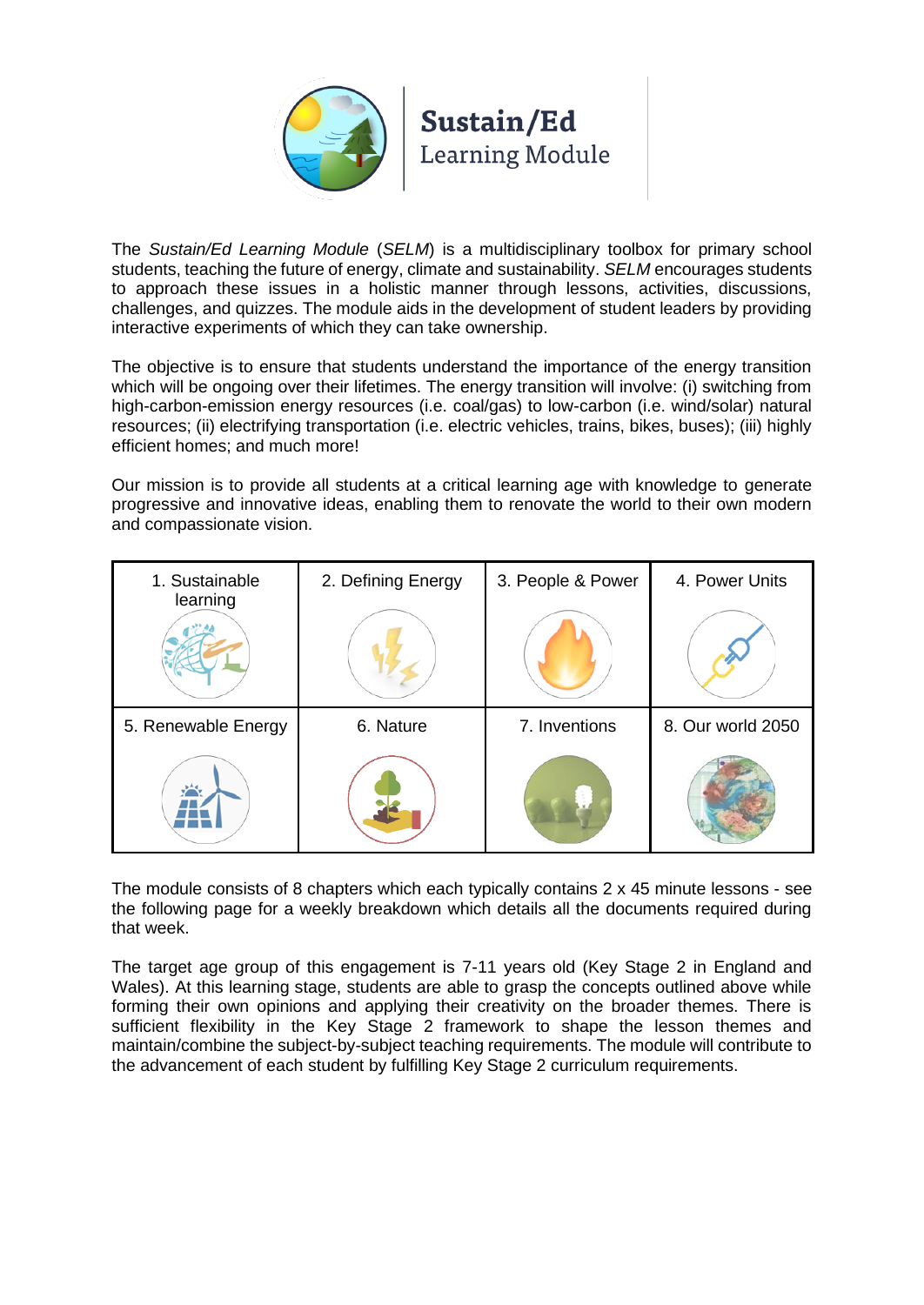# **Sustain/Ed Learning Module Breakdown** - Teachers guide to the module structure

Week 1:

- Module questionnaire (students will complete this again at the end of the module see "Module questionnaire Explainer" for more information
- Energy Mapping Challenge begins (see "Instruction Booklet" and "Chapter2b\_Instructions for logging\_EnergyMappingChallenge")
- Chapter 1 word doc
- Chapter 1 PPT
- Teacher chapter feedback link (90 second online survey)

### Week 2:

- Chapter 2 word doc
- Chapter 2a PPT
- Chapter 2b PPT
- Chapter 2c PTT
- Teacher chapter feedback

#### Week 3:

- Chapter 3 word doc
- Chapter 3a PPT
- Chapter 3b PPT
- Progress Quiz 1
- Teacher chapter feedback

#### Week 4:

- Chapter 4 word doc
- Chapter 4a PPT
- Chapter 4b PPT
- Teacher chapter feedback

# Week 5:

- Chapter 5 word doc
- Chapter 5a PPT
- Chapter 5b PPT
- Progress Quiz 2
- Teacher chapter feedback

### Week 6:

- Chapter 6 word doc
- Chapter 6a PPT
- Chapter 6b PPT
- Teacher chapter feedback

### Week 7:

- Chapter 7 word doc
- Chapter 7a PPT
- Chapter 7b PPT
- Teacher chapter feedback

#### Week 8:

- Chapter 8 word doc
- Chapter 8a and b PPT
- Progress Quiz 3
- Teacher chapter feedback